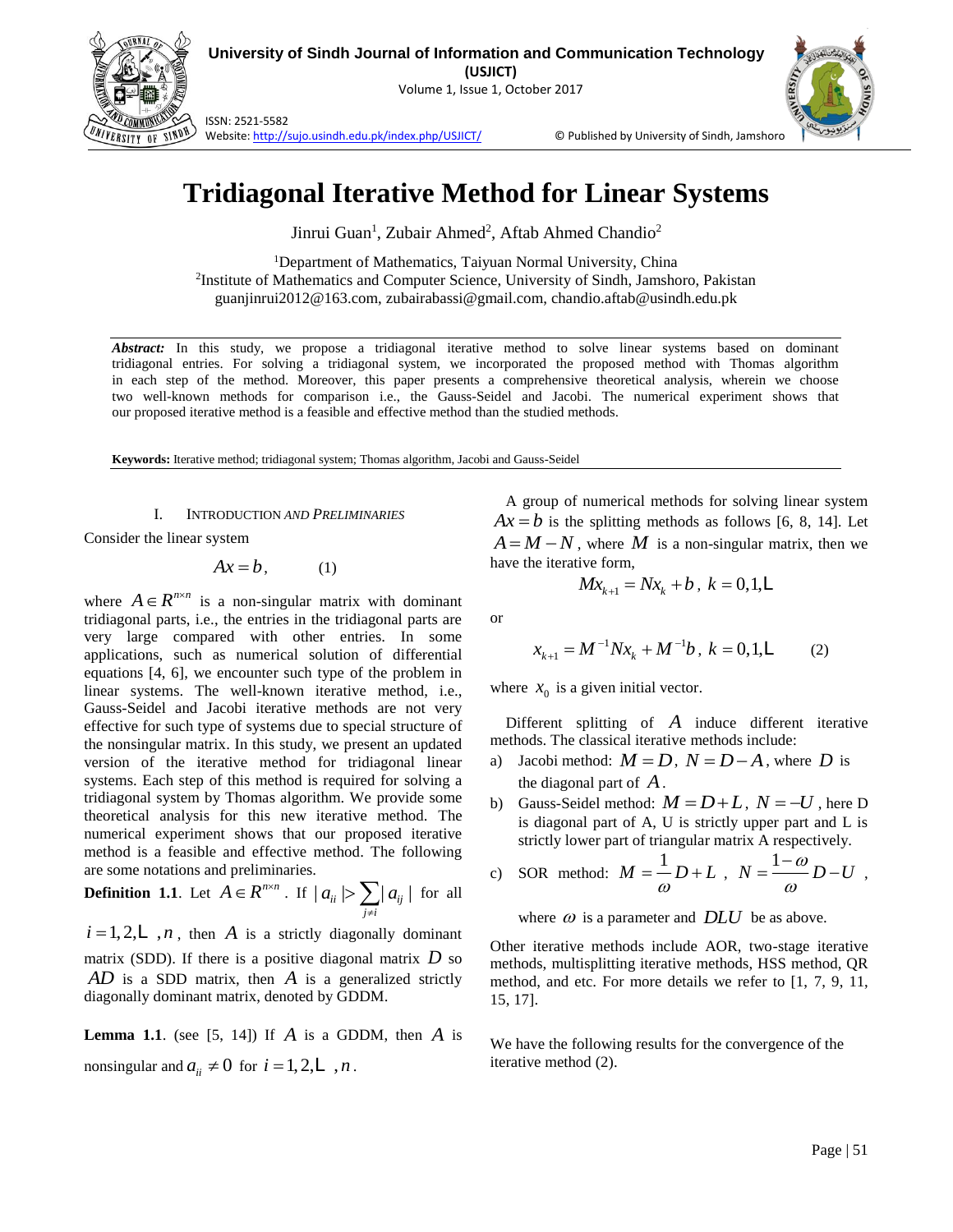**Lemma 1.2.** (see [5, 6, 8, 14]) The iterative method (2) is converge for any initial vector  $x_0$  if  $\rho(M^{-1}N)$  < 1.

Consider the tridiagonal linear system  $Ax = f$ , where

$$
A = \begin{pmatrix} a_1 & c_1 & & & \\ b_2 & a_2 & 0 & & \\ & 0 & 0 & c_{n-1} & \\ & & b_n & a_n \end{pmatrix}
$$

and  $f = (f_1 \quad f_2 \quad \sqsubset \quad f_n)^T$  $f = (f_1 \quad f_2 \quad \sqsubset \quad f_n)$  The Thomas algorithm for solving such a system is as follows [12, Chapter 3.7] . Let the LU decomposition of *A* be as:

$$
L = \begin{pmatrix} 1 & & & \\ \beta_2 & 1 & & \\ & \bigcirc & \bigcirc & \\ & & \beta_n & 1 \end{pmatrix}, U = \begin{pmatrix} \alpha_1 & c_1 & & \\ & \alpha_2 & \bigcirc & \\ & & \bigcirc & c_{n-1} \\ & & & \alpha_n \end{pmatrix}
$$

By using following relations, the coefficients  $\alpha_i$  and  $\beta_i$ can be computed easily.

$$
\alpha_1 = a_1, \ \beta_i = \frac{b_i}{\alpha_{i-1}}, \ \alpha_i = a_i - \beta_i c_{i-1}, \ i = 1, 2, \ldots, n.
$$

Then the given tridiagonal system  $Ax = f$  can be reduced into two bi-diagonal systems  $Ly = f$  and  $Ux = y$ . For  $Ly = f$  we have

$$
y_1 = f_1, y_i = f_i - \beta_i y_{i-1}, i = 2, \perp, n
$$

and for  $Ux = y$  we have

$$
x_n = \frac{y_n}{\alpha_n}, \ x_i = \frac{y_i - c_i x_{i+1}}{\alpha_i}, \ i = n-1, \dots, 1.
$$

The algorithm involves only  $8n-7$  flops:  $3(n-1)$  flops for generate the LU decomposition and  $5n - 4$  flops for solving the two bi-diagonal systems. It is showed in [12, 13] that when *A* is a DDM or SPD the algorithm is very stable. We organize the rest of the paper as follows. Section 2 gives updated version of iterative method and then some convergence analysis. In section 3 we use some numerical experiments to show the efficiency of the new iterative

method. The conclusion is drawn in section 4.

#### II. UPDATED VERSION OF ITERATIVE METHOD

For the linear system (1), we give the new iterative method as follows. Let  $A = M - N$ , where M is the tridiagonal part of A and  $N = M - A$ , then we have the new iterative method

$$
Mx_{k+1} = Nx_k + b, \ k = 0, 1, \mathcal{L}
$$
 (3)

where  $x_0$  is a given initial vector.

.

# **Tridiagonal iterative method (TDI):** 1. Set  $x_0$ , and  $k = 0$ .

2. If  $\|b - Ax_k\| < \varepsilon$ , break; else 3. Solve the linear system (3) by Thomas algorithm. 4. Set  $k = k + 1$ . Go to Step 2.

In each iteration of the TDI method, it needs only to solve a tridiagonal system by Thomas algorithm, since coefficient matrix is fixed in the iteration, only one decomposition is needed. The operation counts in each iteration of the new method with that of Jacobi method and Gauss-Seidel method are summarized in the Table 1. We can see that the operation counts in each iteration of the three methods are nearly the same.

Table 1:. Operation counts in each iteration of the three methods

| <b>Methods</b> | Form                 | Solve          | Total                 |
|----------------|----------------------|----------------|-----------------------|
|                | $y = Nx_k + b$       | $Mx_{k+1} = y$ | counts                |
| Jacobi         | $2n^2 - 2n$          | n              | $2n^2 - n$            |
| Gauss-         | $n^2 - \frac{1}{2}n$ | $n^2$          | $2n^2 - \frac{1}{2}n$ |
| Seidel         |                      |                |                       |
| TDI            | $2n^2 - 6n$          | $5n - 4$       | $2n^2 - n$            |

We give convergence analysis of the new iterative method as follows.

**Theorem 2.1.** Let  $A \in R^{n \times n}$  be a GDDM. Then the new method (3) is converge for any initial vector  $x_0$ .

**Proof.** Suppose, on the contrary, that the new method (3) is not converge. Then by Lemma 1.2 we have  $\rho(M^{-1}N) \ge 1$ . Thus there is a  $\lambda \in \sigma(M^{-1}N)$  such that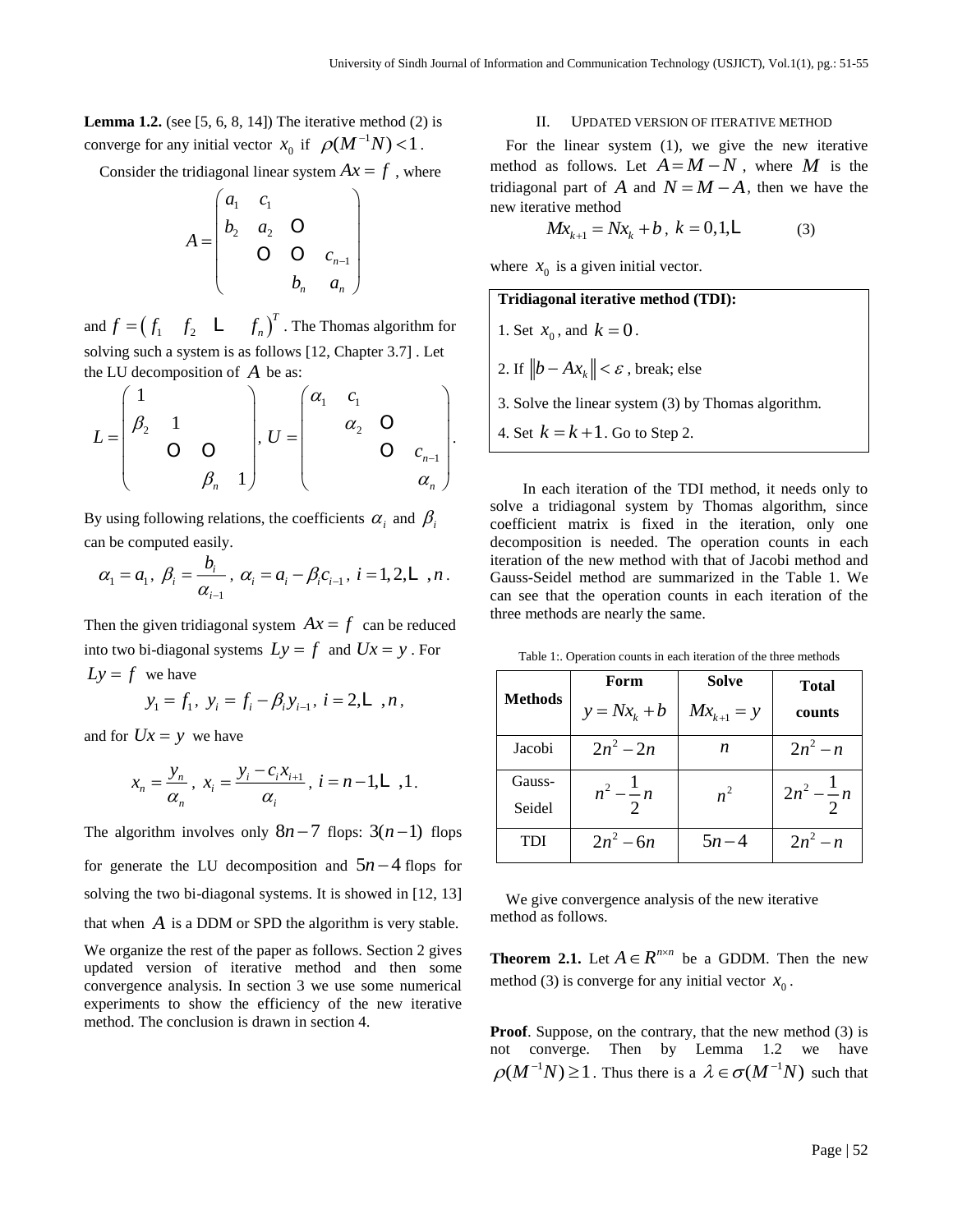$|\lambda| = \rho(M^{-1}N) \ge 1$  . For this λ we have  $\det(\lambda I - M^{-1}N) = 0$  or equivalently

$$
\lambda^n \det(M^{-1}) \det(M - \frac{1}{\lambda} N) = 0.
$$

Since  $A = M - N$  is a GDDM, it is easy to verify that

$$
M - \frac{1}{\lambda} N
$$
 is also a GDDM. Thus  $det(M - \frac{1}{\lambda} N) \neq 0$ .

This contradicts with Lemma 1.1. Hence  $\rho(M^{-1}N)$  < 1.

# By Lemma

1.2, the new method (3) is converge for any initial vector  $x_{0}$ .

For other class of matrices, the TDI method (3) may not converge. For example, when *A* is symmetric positive definite, as the following matrices,

$$
\begin{pmatrix} 10 & 8 & 7 \ 8 & 10 & 9 \ 7 & 9 & 10 \end{pmatrix}, \begin{pmatrix} 16 & 1 & 1 \ 1 & 1/8 & 1 \ 1 & 1 & 1/16 \end{pmatrix},
$$

it is easy to verify that  $\rho(M^{-1}N) \ge 1$ , thus the new method does not converge. The tridiagonal part of the second example is even singular.

Compared with Jacobi and Gauss-Seidel methods, there are situations where Gauss-Seidel and Jacobi methods converge but the updated version of iterative method(TDI) does not, and on the contrary the updated version of iterative method converge while Gauss-Seidel and Jacobi methods do not. The following examples and results summarized in Table 2 show this:

| $\begin{pmatrix} 3 & 0 & 4 \end{pmatrix}$ |  |                                                                                              | $\begin{pmatrix} 7 & 6 & 9 \end{pmatrix}$ |  |  |
|-------------------------------------------|--|----------------------------------------------------------------------------------------------|-------------------------------------------|--|--|
|                                           |  | $P = \begin{vmatrix} 7 & 4 & 2 \end{vmatrix}, Q = \begin{vmatrix} 4 & 5 & -4 \end{vmatrix},$ |                                           |  |  |
|                                           |  | $\begin{pmatrix} -1 & 1 & 2 \end{pmatrix}$ $\begin{pmatrix} -7 & -3 & 8 \end{pmatrix}$       |                                           |  |  |

Table 2: Convergence of the three methods

| Matrix | Jacobi   | Gauss-   | TDI      |
|--------|----------|----------|----------|
|        |          | Seidel   |          |
| P      | diverge  | diverge  | converge |
| U      | converge | converge | diverge  |

#### III. NUMERICAL EXPERIMENTS

Vap 21. For this  $\lambda$  over the breast liven theorem is the vertex and the vertex of the properties of the Contents of the Contents of the Contents of the Contents of the Contents of the Contents of the Contents of the Con In this section, we test several experiments to show the effectiveness of the TDI method. We present computational results in terms of the numbers of iterations (IT) and CPU time in seconds of the updated version of iterative method with Gauss-Seidel and Jacobi methods. The iteration is stopped when the current iterate satisfies 6  $b - Ax_k \big|_2 < 10^{-6}$ .

**Experiment 1**. Consider the linear system (1) with

$$
A = \begin{pmatrix} 3 & -1 & & & & 1/2 \\ -1 & 0 & & & & \\ & & 3 & -1 & & \\ & & & -1 & 3 & 0 & \\ & & & & 0 & 0 & -1 \\ & & & & & -1 & 3 \end{pmatrix}
$$

,

and  $b = \begin{pmatrix} 1 & 1 & \lfloor 1 & 1 \end{pmatrix}^T$ . This linear system is from [13]. For  $n = 256$ , we have the following results summarized in Table 3.

Table 3: Computational results of Experiment 1

| Methods | IТ | CPU      |
|---------|----|----------|
| Jacobi  | 61 | 0.018209 |
| Gauss-  | 43 | 0.009300 |
| Seidel  |    |          |
| TDI     | 25 | 0.005761 |

From the computational results we can see that the TDI method is better than the Jacobi and Gauss-Seidel method. **Experiment 2.** Consider the linear system (1) with

$$
A = \begin{pmatrix} D & -I & & & \\ -I & D & O & & \\ & O & O & -I & \\ & & -I & D & \end{pmatrix},
$$

$$
D = \begin{pmatrix} 4 & -1 & & & \\ -1 & 4 & O & & \\ & O & O & -1 & \\ & & -1 & 4 & \end{pmatrix},
$$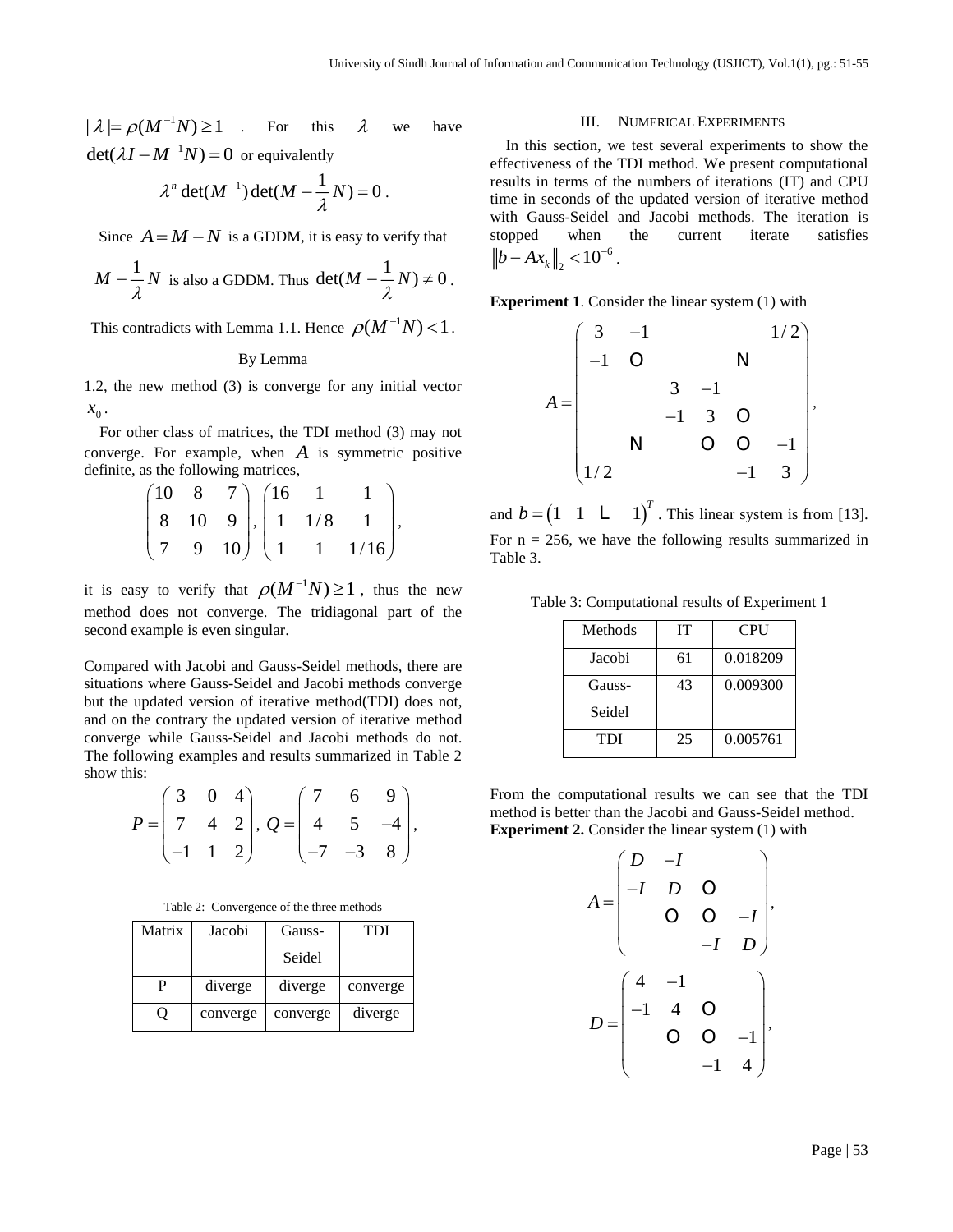where A is of  $p \times p$  blocks, D is  $q \times q$  and I is the identity matrix. We take  $b = \begin{pmatrix} 1 & 1 & \perp & 1 \end{pmatrix}^T$ . This linear system is from discretization of the Poisson equation by finite difference method with five-point method [6]. For different  $p, q$ , we have the following results summarized in Table 4.

| p  | q   | Methods      | <b>IT</b> | <b>CPU</b> |
|----|-----|--------------|-----------|------------|
| 16 | 16  | Jacobi       | 957       | 0.129756   |
|    |     | Gauss-Seidel | 480       | 0.062407   |
|    |     | TDI          | 483       | 0.050313   |
|    |     | Jacobi       | 1548      | 1.607307   |
| 16 | 32  | Gauss-Seidel | 775       | 0.917683   |
|    |     | <b>TDI</b>   | 773       | 0.380566   |
|    |     | Jacobi       | 1872      | 4.587778   |
| 16 | 64  | Gauss-Seidel | 938       | 2.871152   |
|    |     | TDI          | 933       | 1.508252   |
|    |     | Jacobi       | 2006      | 15.600536  |
| 16 | 128 | Gauss-Seidel | 1006      | 8.334551   |
|    |     | TDI          | 999       | 4.128771   |

Table 4: Computational results of Experiment 2

From the computational results we can see that the TDI method is better than the Jacobi and Gauss-Seidel methods. **Experiment 3.** Consider the linear system (1) with

$$
A = \begin{pmatrix} 3 & 1 & & \\ 1 & 3 & 0 & \\ & 0 & 0 & 1 \\ & & 1 & 3 \end{pmatrix} + \frac{1}{n} \text{rand}(n),
$$

where rand(n) is a random matrix of size  $n$  and

 $b = (1 \quad 1 \quad \text{L} \quad 1)^T$ . For n = 256, we have the following

results summarized in Table 5.

Table 5: Computational results of Experiment 3

| Methods | IТ | <b>CPU</b> |
|---------|----|------------|
| Jacobi  | 90 | 0.985928   |
| Gauss-  | 16 | 0.025497   |
| Seidel  |    |            |
| TDI     | 8  | 0.014457   |

From the computational results we can see that the TDI method is better than the Jacobi and Gauss-Seidel method.

### IV. CONCLUDING REMARKS

We have proposed a tridiagonal iterative method for linear systems. This method is more efficient when the system has a dominant tridiagonal part. We give some theoretical analysis for this updated version (TDI) method. Numerical experiments also show that this method is feasible and effective in some cases.

# V. ACKNOWLEDGMENT

The first author's work is supported by Natural Science Foundation of China (11401424) and Natural Science Foundation of Shanxi Province (201601D011004).

#### **REFERENCES**

[1] Z.-Z. Bai, G.H. Golub and M.K. Ng. Hermitian and skew-Hermitian splitting methods for non-Hermitian positive definite linear systems. SIAM Journal on Matrix Analysis and Applications, 24(2003), 603-626.

[2] Z.-Z. Bai, X. Yang. Continuous-time accelerated block successive overrelaxation methods for time-dependent Stokes equations. Journal of Computational and Applied Mathematics, 236(2012), 3265-3285.

[3] Z.-Z. Bai, Y.-H. Ran and L. Yuan. On approximated ILU and UGS preconditioning methods for linearized discretized steady incompressible Navier-Stokes equations. Numerical Algorithms, 65(2014), 43-68.

[4] Z.-Z. Bai, R.H. Chan and Z.-R. Ren. On order-reducible sinc discretizations and block-diagonal preconditioning methods for linear third-order ordinary di\_erential equations. Numerical Linear Algebra with Applications, 21(2014), 108-135.

[5] A. Berman, R. J. Plemmons. Nonnegative Matrices in the Mathematical Sciences. Academic Press, New York, 1994.

[6] J.W. Demmel. Applied Numerical Linear Algebra. SIAM, Philadelphia, 1997.

[7] A. Frommer, D.B. Szyld. H-splitting and two-stage iterative methods. Numerische Mathematik, 63(1992), 345- 356.

[8] G.H. Golub, C.F. Van Loan. Matrix Computations. Third Edition, The Johns Hopkins University Press, Baltimore and London, 1996.

[9] A. Hadjidimos. Accelerated overrelaxation method. Mathematics of Computation, 32(1978), 149-157.